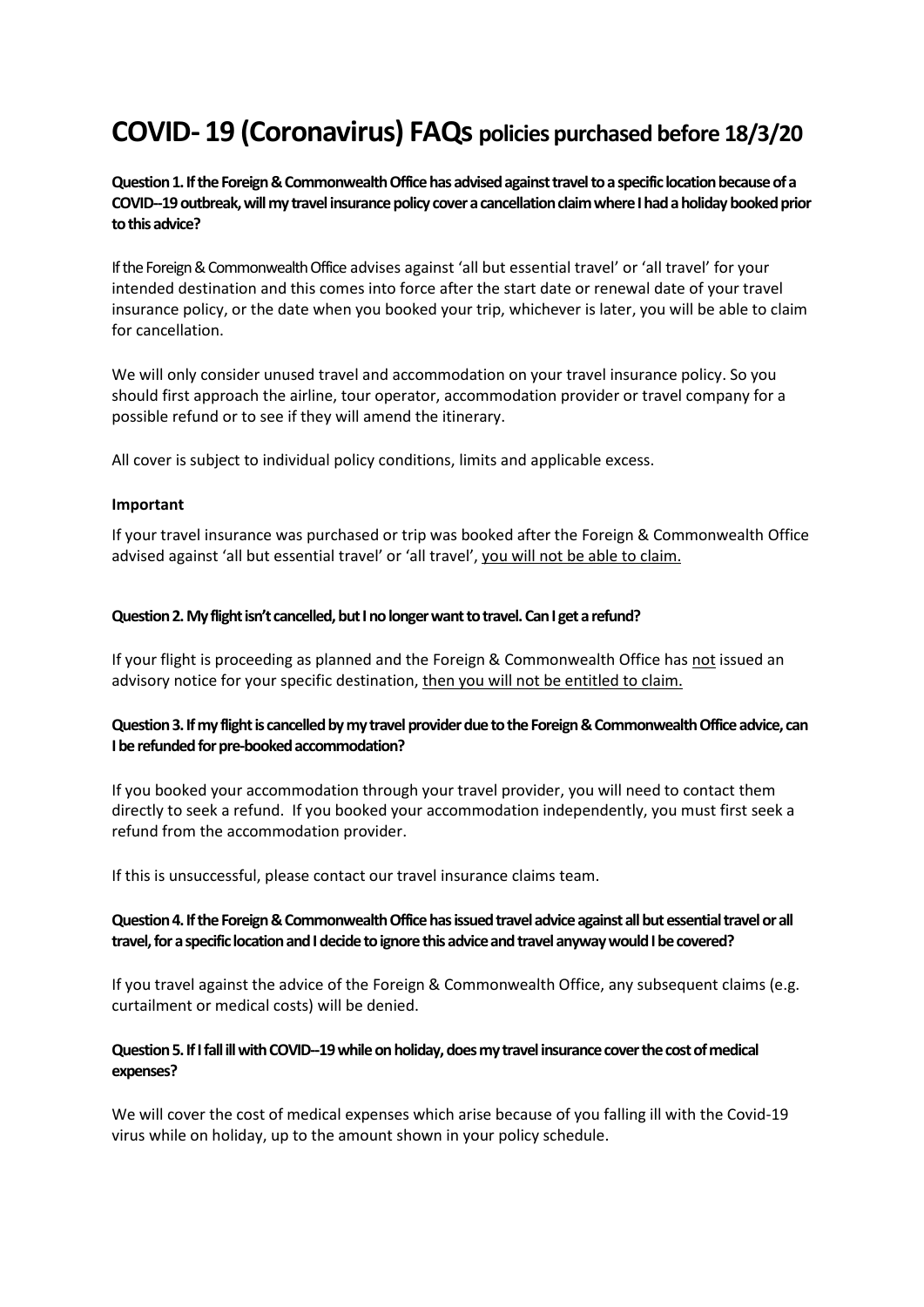**Question 6. If I am on holiday and the Foreign & Commonwealth Office has issued travel advice against all but essential travel or all travel and there is an outbreak of COVID--19 at my holiday destination, will my travel insurance policy cover the travel costs incurred regarding arrangements to end my holiday early and return home?**

You will be covered for irrecoverable unused Travel and Accommodation costs **only** if the Foreign & Commonwealth Office advises against travel to your destination, or if they advise you to leave the country or location. If the policy or trip was booked after the Foreign & Commonwealth Office has issued travel advice against all but essential travel or all travel*,* you will not be able to claim.

If you choose to change your travel arrangements and the Foreign & Commonwealth Office has not issued travel advice against all but essential travel or all travel for your destination, it is likely the claim will be denied.

In the first instance, contact your travel provider for guidance. If you are still unsure or have any questions, please contact our travel insurance claims team.

# **Question 7. Will my travel insurance cover any additional Travel and Accommodation costs incurred in the situation where I must go into quarantine abroad?**

We would assume that additional accommodation costs arising from forced quarantine at prebooked accommodation or elsewhere, would be met by local authorities. You will be able to claim for any irrecoverable, unused accommodation and other unused prepaid charges and reasonable additional travel costs to return home once the period of quarantine has ended. If you cannot return home as scheduled due to being quarantined, the policy will automatically be extended at no extra cost for 30 days until you are able to return to UK. If the quarantine period extends beyond 30 days, please contact us for guidance.

# **Question 8. If I suffer a loss of earnings and or additional costs (such as food, personal hygiene products, etc.) due to being in quarantine abroad because of the COVID--19 virus, will my travel insurance cover any such costs?**

There is no cover under the policy for Consequential Loss (such as food, personal hygiene products etc.) or loss of earnings.

## **Question 9. What are my entitlements if the airline cancels my flight?**

If your flights are cancelled by the airline, you must contact the airline directly regarding your options.

## **Question 10. What are my rights if my flight is cancelled?**

If your flight is cancelled for any reason, and regardless of when you are notified, your airline must offer you the choice between:

1) Re-routing as soon as possible, subject to availability, free o/f charge.

2) Re-routing at a later date.

3) A full refund.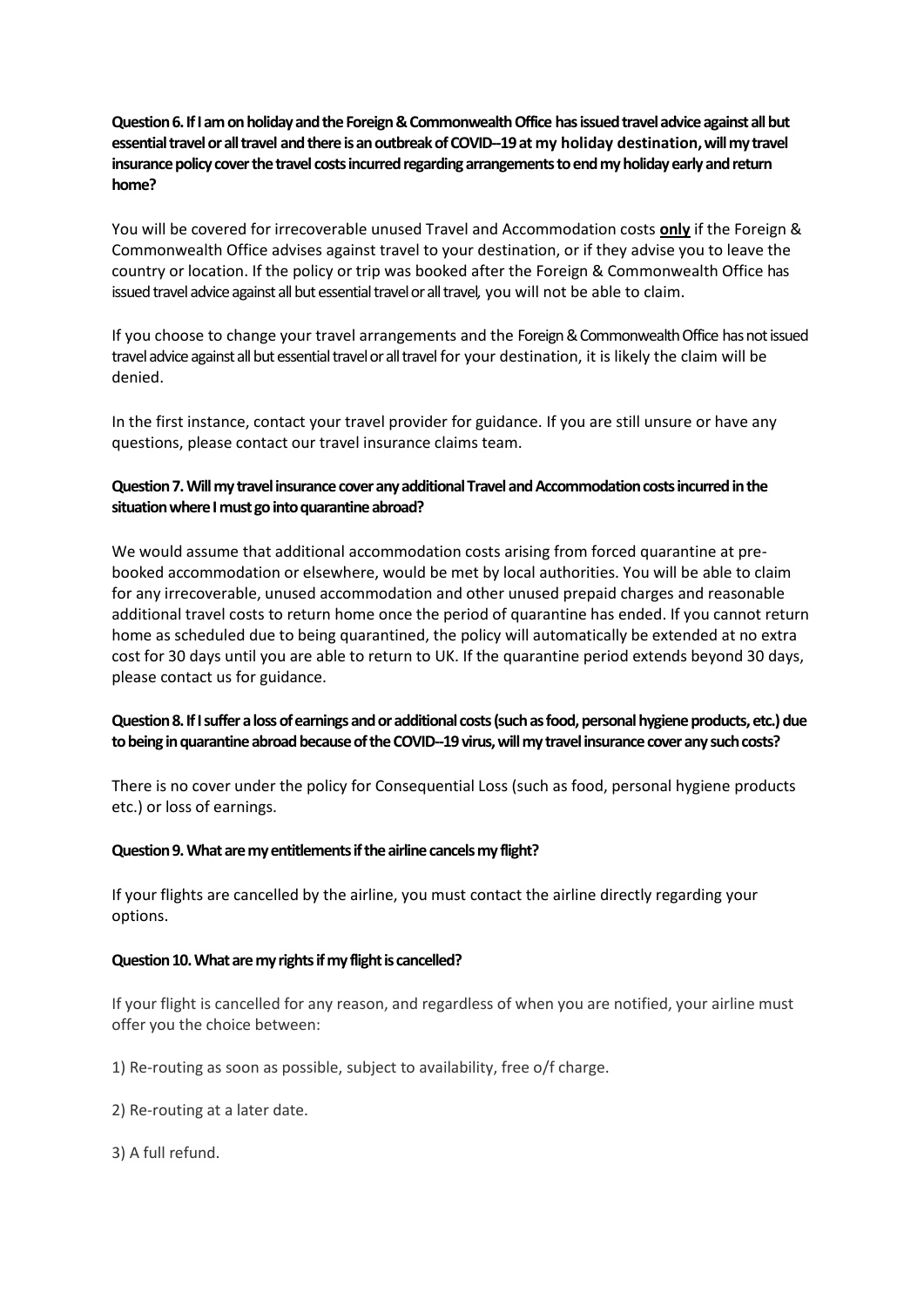If you believe compensation is due, then the first step is to formally contact the airline or travel provider. If you're not satisfied with its response, then you can escalate by contacting the National Enforcement Body - which, in most cases for UK passengers, is the Passenger Advice and Complaints Team (PACT) (0330 022 1916)

## **Question 11. How do I arrange a re-routing or refund?**

In the event of a cancellation or delay, airlines are obliged to inform passengers of their options. If this happens at the airport, staff will usually be on hand to talk you through the various scenarios. Otherwise, the quickest option is to check your carrier's website. It should include the steps to process your own refunds or bookings.

#### **Question 12. Am I entitled to care and assistance?**

If your flight is cancelled and you choose to be re-routed as soon as possible, then you are entitled to meals and refreshments, hotel accommodation and transfers between the airport and hotel as required. If the airline does not provide these, and you end up paying yourself, keep the receipts you are entitled to a reimbursement of reasonable expenses.

NB. A five-star hotel may not be a reasonable expense!

Bear in mind that if your flight is cancelled and you choose a full refund, then the airline's obligations to you end there and then.

#### **Question 13. Am I entitled to compensation?**

Financial compensation from the Air Carrier depends on the flight length and the reason for the cancellation. It differs to care and assistance obligations (as outlined above), and generally ranges from €250 (short-haul, less than 1,500km) to €600 (long-haul, over 3,500km).

Several scenarios can impact on compensation rights.

1) If you receive less than seven days' notice of cancellation and choose to be re-routed as soon as possible (i.e. see option 1 under question 11 above), you will NOT be entitled to compensation provided your new flights depart within one hour of the original departure and land within two hours of the original arrival.

2) If you receive between seven days and two weeks' notice of cancellation, provided you choose to be re-routed and are facilitated with a new flight that departs no more than two hours before the original departure time and arrives no more than four hours after the original arrival time, you are NOT entitled to compensation.

3) If you receive notification of two weeks or more, you will NOT be entitled to compensation provided, of course, that the airline offers full re-routing or refund options.

NB. If the air carrier can prove the cancellation was due to extraordinary circumstances, then you may NOT be entitled to compensation. However, you are still due a refund or re-routing.

For up to date information on your rights, please go to www.flightright.co.uk